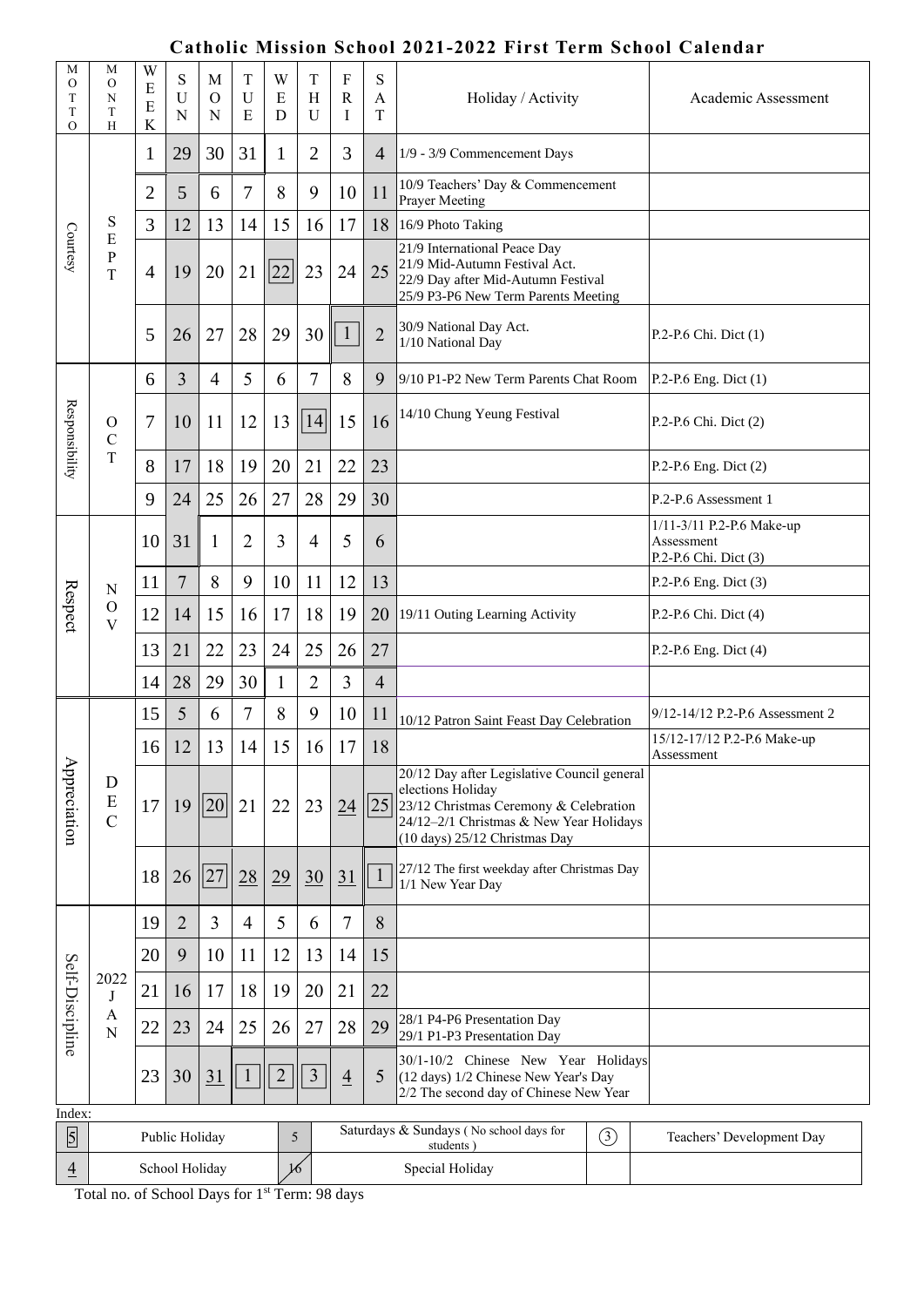## **Catholic Mission School 2021-2022 Second Term School Calendar**

| М<br>$\mathbf O$<br>T<br>T<br>O | М<br>O<br>N<br>T<br>H | W<br>E<br>E<br>$\bf K$ | S<br>$\mathbf U$<br>N | M<br>$\Omega$<br>N | T<br>U<br>E    | W<br>E<br>D     | T<br>H<br>U      | F<br>$\mathbf R$<br>I | S<br>А<br>T    | Holiday / Activity                                                                                                                                          | Academic Assessment                                                  |
|---------------------------------|-----------------------|------------------------|-----------------------|--------------------|----------------|-----------------|------------------|-----------------------|----------------|-------------------------------------------------------------------------------------------------------------------------------------------------------------|----------------------------------------------------------------------|
| Confidence                      | February              | $\mathbf{1}$           | 6                     | $\overline{1}$     | 8              | $\frac{9}{2}$   | 10               | 11                    | 12             |                                                                                                                                                             |                                                                      |
|                                 |                       | $\overline{2}$         | 13                    | 14                 | 15             | 16              | 17               | 18                    | 19             | $14/2$ 2 <sup>nd</sup> Term Commencement Day<br>14-18/2 Chinese Culture Week                                                                                |                                                                      |
|                                 |                       | 3                      | 20                    | 21                 | 22             | 23              | 24               | 25                    | 26             | 21-26/2 Parents Meeting                                                                                                                                     | P.2-P.6 Chi. Dict (1)                                                |
|                                 |                       | $\overline{4}$         | 27                    | 28                 | $\mathbf{1}$   | $\overline{2}$  | 3                | 4                     | 5              |                                                                                                                                                             | P.2-P.6 Eng. Dict (1)                                                |
|                                 | March                 | 5                      | 6                     | 7                  | 8              | 9               | 10               | 11                    | 12             |                                                                                                                                                             |                                                                      |
|                                 |                       | 6                      | 13                    | 14                 | 15             | 16              | 17               | <u>18</u>             | 19             | 17/3-18/4 Special Holidays and Easter<br>Holidays                                                                                                           |                                                                      |
| <b>Cherish</b>                  |                       | $\overline{7}$         | 20                    | $\overline{21}$    | 22             | 23              | $\underline{24}$ | 25                    | 26             |                                                                                                                                                             |                                                                      |
|                                 |                       | 8                      | 27                    | 28                 | 29             | 30              | 31               | $\overline{1}$        | $\overline{2}$ |                                                                                                                                                             |                                                                      |
|                                 |                       | 9                      | 3                     | $\overline{4}$     | $\sqrt{5}$     | $6\overline{6}$ | $\overline{7}$   | 8                     | 9              | 5/4 Ching Ming Festival                                                                                                                                     |                                                                      |
|                                 |                       | 10                     | 10                    | 11                 | 12             | <u>13</u>       | 14               | 15                    | 16             | 15/4 Good Friday<br>16/4 The day following Good Friday                                                                                                      |                                                                      |
| Gratitude                       | April                 | 11                     | 17                    | <u>18</u>          | 19             | 20              | 21               | 22                    | 23             |                                                                                                                                                             |                                                                      |
|                                 |                       | 12                     | 24                    | 25                 | 26             | 27              | 28               | 29                    | 30             |                                                                                                                                                             |                                                                      |
|                                 | <b>Nay</b>            | 13                     | $\mathbf{1}$          | $\sqrt{2}$         | 3              | $\overline{4}$  | 5                | 6                     | 7              | 1/5 Labour's Day<br>2/5 The day following Labour's Day                                                                                                      | P.2-P.6 Chi. Dict (2)                                                |
|                                 |                       | 14                     | 8                     | 9                  | 10             | 11              | 12               | 13                    | 14             | 9/5 The day following the Birthday of the<br>Buddha                                                                                                         | 10-13/5 P.1-P.6 Assessment (1)                                       |
| Filial                          |                       | 15                     | 15                    | 16                 | 17             | 18              | 19               | 20                    | 21             |                                                                                                                                                             | 16/5-18/5 P.1-P.6 Make-up Assessment                                 |
|                                 |                       | 16                     | 22                    | 23                 | 24             | 25              | 26               | 27                    | 28             |                                                                                                                                                             | P.2-P.6 Eng. Dict (2)                                                |
|                                 |                       | 17                     | 29                    | 30                 | 31             | $\mathbf{1}$    | $\overline{2}$   | 3                     | $\overline{4}$ | 3/6 Tuen Ng Festival                                                                                                                                        | P.2-P.6 Chi. Dict (3)                                                |
|                                 | June                  | 18                     | 5                     | 6                  | $\overline{7}$ | 8               | 9                | 10                    | 11             |                                                                                                                                                             | P.2-P.6 Eng. Dict (3)                                                |
| $\operatorname{Dilige}$         |                       | 19                     | 12                    | 13                 | 14             | 15              | 16               | 17                    | 18             |                                                                                                                                                             | P.2-P.6 Chi. Dict (4)                                                |
|                                 |                       | 20                     | 19                    | 20                 | 21             | 22              | 23               | 24                    | 25             |                                                                                                                                                             | P.2-P.6 Eng. Dict $(4)$                                              |
| Ħ                               |                       | 21                     | 26                    | 27                 | 28             | 29              | 30               |                       | $\overline{2}$ | 1/7 HKSAR Establishment Day                                                                                                                                 |                                                                      |
|                                 |                       | 22                     | 3                     | $\overline{4}$     | 5              | 6               | 7                | 8                     | 9              |                                                                                                                                                             | 7/7-12/7 P.1-P.4, P.6 Assessment (2)<br>7/7-12/7 P.5 SSPA Assessment |
|                                 | $\delta$              | 23                     | 10                    | 11                 | 12             | 13              | 14               | 15                    | 16             | 13-15/7 Sports Week                                                                                                                                         | 13/7-15/7 P.1-P.6 Make-up Assessment                                 |
|                                 |                       | 24                     | 17                    | 18                 | 19             | 20              | 21               | 22                    | 23             | 22/7 P.6 Graduation Ceremony<br>18-27/7 Inter-House Activities Weeks                                                                                        |                                                                      |
| Sharing                         |                       | 25                     | 24                    | 25                 | 26             | 27              | 28               | (29)                  | 30             | 25-30/7 Parents' Meeting and Student<br>Performance Presentation Week<br>28/7 End-Term cum Prize Presentation<br>Ceremony<br>29/7 Teachers' Development Day |                                                                      |
|                                 |                       | 26                     | 31                    | (1)                | $\overline{2}$ | 3               | $\overline{4}$   | 5                     | 6              | 1/8 Teachers' Development Day<br>2/8-31/8 Summer Holidays (30 days)                                                                                         |                                                                      |
|                                 |                       | 27                     | $\overline{7}$        | 8                  | 9              | 10              | 11               | 12                    | 13             | 8/8-19/8 Summer School                                                                                                                                      |                                                                      |
|                                 | $\mu$ ngust           | 28                     | 14                    | 15                 | 16             | 17              | 18               | 19                    | 20             |                                                                                                                                                             |                                                                      |
|                                 |                       | 29                     | 21                    | 22                 | 23             | 24              | 25               | 26                    | 27             | 22-26/8 P1 Bridging Programme<br>22-26/8 P5 & P6 Interview Training and<br>Career Planning Leadership Programme<br>27/8 P4-P6 New Term Parents' Meeting     |                                                                      |
|                                 |                       | 30                     | 28                    | 29                 | 30             | 31              | $\mathbf{1}$     | $\overline{2}$        | $\overline{3}$ | 1/9 Commencement Day<br>3/9 P2-P3 New Term Parents' Meeting                                                                                                 |                                                                      |

| Index  |                |                                                     |                     |                             |
|--------|----------------|-----------------------------------------------------|---------------------|-----------------------------|
| 5<br>_ | Public Holidav | Saturdays & Sundays (No school days for<br>students | (30)<br>$\check{ }$ | Teachers<br>Development Dav |